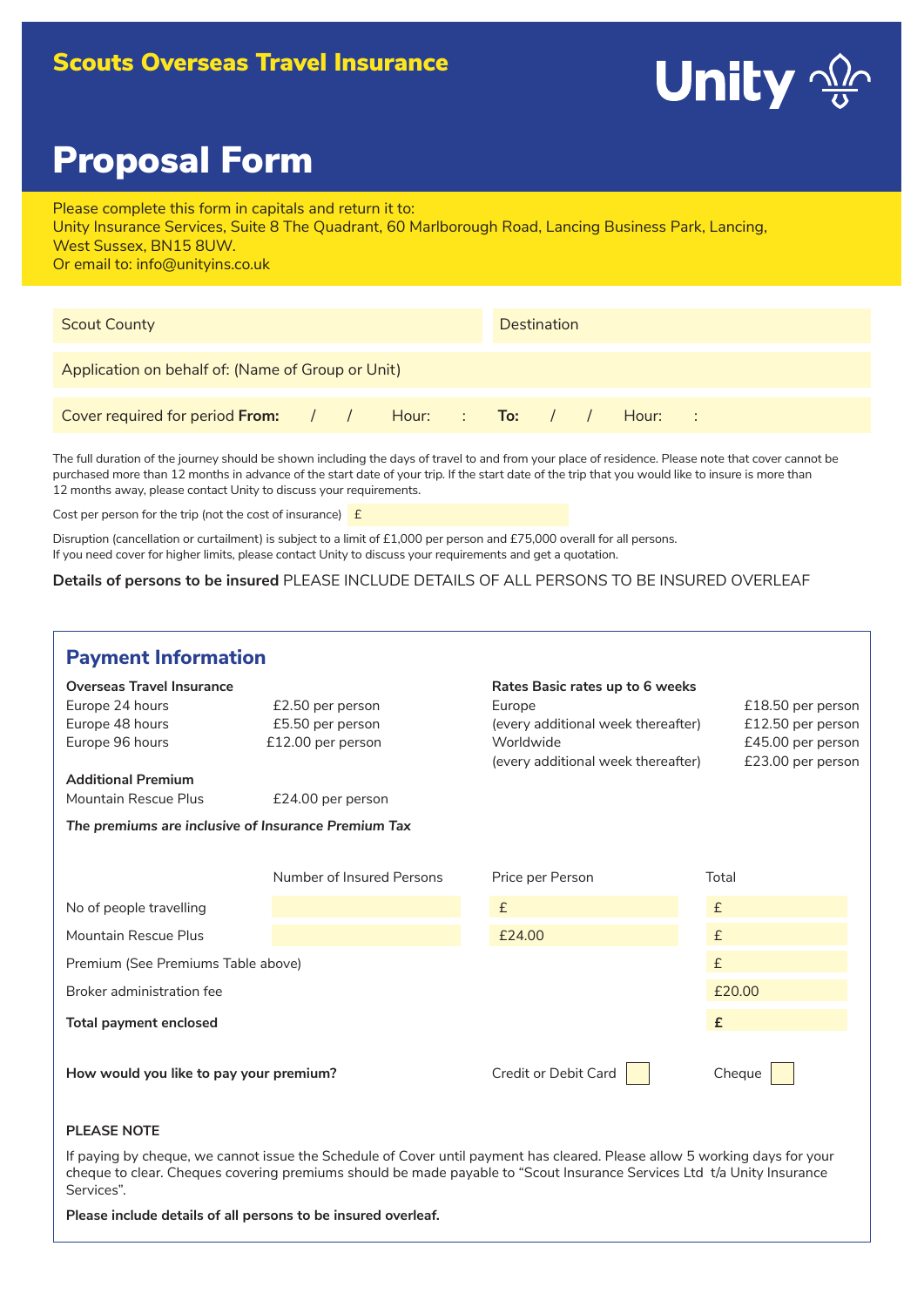**This form has been signed by the District Commissioner as a recognised/approved Scouting activity**

| Signature (District Commissioner)    |               |           | Date | $\sqrt{ }$ |
|--------------------------------------|---------------|-----------|------|------------|
| Details of Leader-in-Charge of party |               |           |      |            |
| Title (Mr/Mrs/Miss/Ms/Other):        | Your surname: |           |      |            |
| Forename(s):                         |               |           |      |            |
| Address:                             |               |           |      |            |
|                                      |               | Postcode: |      |            |
| Daytime telephone:                   | Email:        |           |      |            |

# **CORONAVIRUS EXCLUSION**

Section 9 (Disruption) of Your Insurance Policy does not cover any claim in any way caused by or resulting from Coronavirus disease (COVID-19). Our travel policy can now be extended to include COVID-19 cover for an additional premium. Please call our team on 0345 040 7703, if you would like to arrange this cover.

There is no cover under any section of Your Insurance Policy for travel to any country or territory to which the British Foreign and Commonwealth Office is advising against all or all but essential travel. For full details visit https://www.gov.uk/foreign-travel-advice

I agree to accept the terms and conditions of this insurance. I consent to any information you may have about me being processed by you for the purposes of providing insurance and claims handling, which may necessitate you providing such information to third parties. I agree to pay the total sum indicated above by cheque, or credit/debit card payment.

| Signature (Leader-in-charge)    |                                                                         | Date                          | $\prime$ | $\sqrt{ }$ |
|---------------------------------|-------------------------------------------------------------------------|-------------------------------|----------|------------|
| Name of person<br>to be insured | Tick box if additional<br>Mountain Rescue Plus<br>insurance is required | Age at time<br>of application |          |            |
|                                 |                                                                         |                               |          |            |
|                                 |                                                                         |                               |          |            |
|                                 |                                                                         |                               |          |            |
|                                 |                                                                         |                               |          |            |
|                                 |                                                                         |                               |          |            |
|                                 |                                                                         |                               |          |            |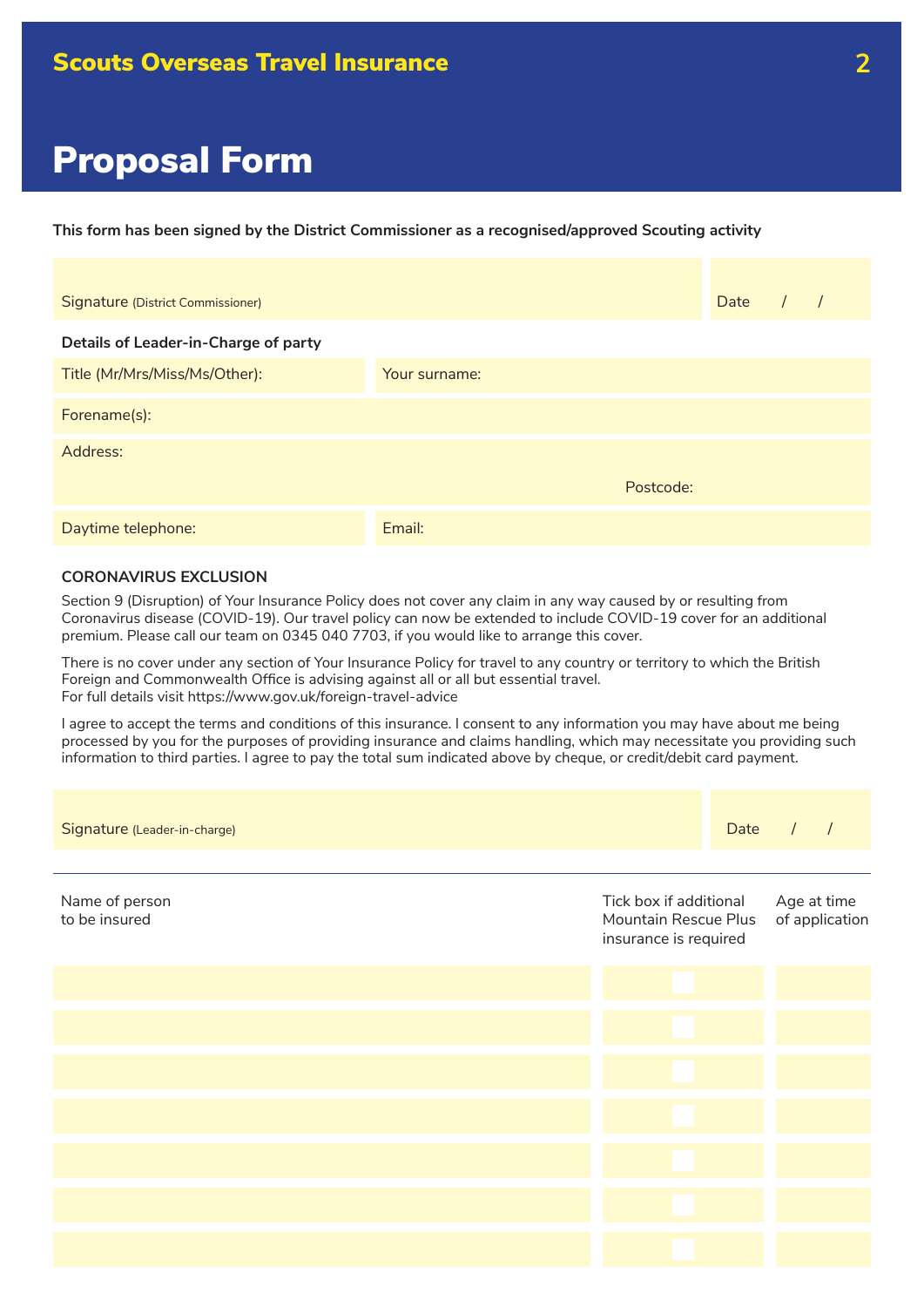| Name of person<br>to be insured | Tick box if additional<br>Mountain Rescue Plus<br>insurance is required | Age at time<br>of application |  |
|---------------------------------|-------------------------------------------------------------------------|-------------------------------|--|
|                                 |                                                                         |                               |  |
|                                 |                                                                         |                               |  |
|                                 |                                                                         |                               |  |
|                                 |                                                                         |                               |  |
|                                 |                                                                         |                               |  |
|                                 |                                                                         |                               |  |
|                                 |                                                                         |                               |  |
|                                 |                                                                         |                               |  |
|                                 |                                                                         |                               |  |
|                                 |                                                                         |                               |  |
|                                 |                                                                         |                               |  |
|                                 |                                                                         |                               |  |
|                                 |                                                                         |                               |  |
|                                 |                                                                         |                               |  |
|                                 |                                                                         |                               |  |
|                                 |                                                                         |                               |  |
|                                 |                                                                         |                               |  |
|                                 |                                                                         |                               |  |
|                                 |                                                                         |                               |  |
|                                 |                                                                         |                               |  |
|                                 |                                                                         |                               |  |
|                                 |                                                                         |                               |  |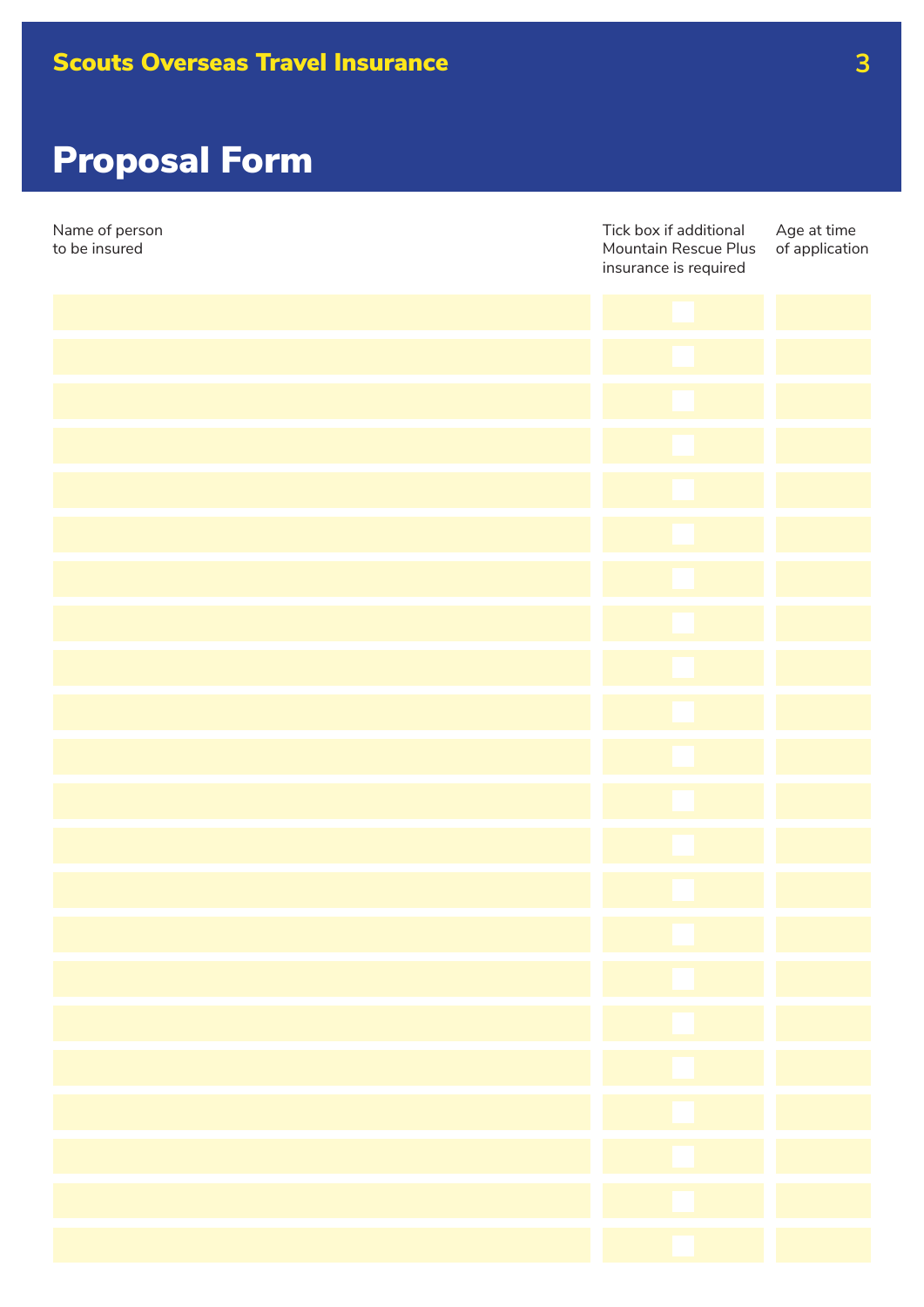# **Terms of Business Agreement**

The following Terms of Business Agreement sets out the basis on which Scout Insurance Services Limited t/a Unity Insurance Services, referred to as 'Unity', 'We', 'Us', 'Our' will provide business services to you as a consumer or commercial client of the firm. Please contact us immediately if there is anything in these terms of business which you do not understand or with which you disagree. We are happy to answer any questions and willing to explain these terms and the reasons for them.

### **YOU ARE DEEMED TO HAVE ACCEPTED THESE TERMS OF BUSINESS UNLESS YOU ADVISE US OTHERWISE WITHIN 7 DAYS OF RECEIPT.**

#### **Contact us**

Telephone **0345 040 7702** Email **info@unityinsuranceservices.co.uk** Address: **Suite 8, The Quadrant, 60 Marlborough Road, Lancing Business Park, Lancing, West Sussex, BN15 8UW**  Business Hours **9am – 5pm Monday - Friday**

#### **About us**

Unity Insurance Services is a trading name of Scout Insurance Services Limited, a wholly owned subsidiary of The Scout Association, a registered Charity no. 306101 (England and Wales) and SC038437 (Scotland). Registered office: Gilwell Park, Chingford, E4 7QW. We are registered in England and Wales (Company No: 5038294) and are authorised and regulated by the Financial Conduct Authority. Our Firm Reference Number is 312976. We are permitted to arrange, advise on, deal as an agent of insurers and clients and assist in claims handling in respect of non-investment insurance policies. You can check these details online using the Financial Services Register at **https://register.fca.org.uk/** or by contacting the Financial Conduct Authority Consumer Helpline on 0800 111 6768. We are also authorised by the FCA for consumer credit broking.

## **Our Service**

We offer a wide range of insurance products and have access to leading insurers in the marketplace. The advice given by the firm is on a personal recommendation based on a fair and personal analysis of the market, however for some types of insurance we deal predominantly with a single or limited number of insurers which we have selected as offering value for money and quality service. In circumstances which the firm does not give a personal recommendation on the basis of a fair and personal analysis, we will provide you with the name of the insurers which the firm may and does conduct business with. We will give you details of these arrangements before

you make any commitment on any product we offer you. We will explain the main features of the products cover and benefits, any unusual restrictions or exclusions, any significant conditions or obligations and the period of cover. We will make a recommendation for you after we have assessed your needs, or advise you if we are unable to place your insurance. In some circumstances we provide information only and do not therefore make a personal recommendation. The documentation we provide will make it clear whether the sale is provided on an advised or non-advised basis. We will also make clear in our documentation prior to conclusion of the contract areas where we are acting as agent for the customer, the insurer or both.

# **Limitations and Exclusion of our Liability**

The following provisions set out our entire financial liability to you.

You acknowledge and agree that you shall only be entitled to make a claim against us and not against any individual employee or consultant engaged by us. Our liability for losses suffered by you arising under or in connection with the provision of our services, whether in contract, tort (including negligence), breach of statutory duty, or otherwise (including our liability for the acts or omissions of our senior management, employees and any appointed representatives shall be limited in all circumstances to £5,000,000 per claim. Any claim or series of claims arising from one act, error, omission, incident or original cause shall be considered to be one claim. We shall not be liable to you for any loss of profit or loss of business whether directly or indirectly occurring and which arises out of or in connection with the provision of our services. Nothing in this paragraph shall exclude or limit our liability for death or personal injury caused by our negligence or for loss by our fraud, fraudulent misrepresentation or breach of regulatory obligations owed to you.

#### **Your duty of disclosure**

**Consumers:** You must take reasonable care not to make a misrepresentation to the insurer. This means that all the answers you give and statements you make as part of your insurance application, including at renewal and when an amendment to your policy is required, should be honest and accurate. If you deliberately or carelessly misinform the insurers, this could mean that part of or all of a claim may not be paid.

**Commercial customers:** Where we arrange insurance wholly or mainly for purposes related to your trade, business or profession, you have a duty under The Insurance Act 2015 to make

a fair presentation of the risk. This means that you must disclose every material circumstance which you and/or your senior management and/or anyone responsible for arranging your insurance know or ought to know. Alternatively, you must disclose sufficient information which would put the insurer on notice that it needs to make further enquiries for the purpose of revealing those material circumstances. You are expected to carry out a reasonable search in order to make a fair presentation of the risk and will be deemed to know what should reasonably have been revealed by the search.

Your duty of fair presentation applies at the start of the policy, at renewal and when any variation of the policy is arranged. If you fail to make a fair presentation, the insurer may refuse to pay your claim or reduce the settlement amount, depending on the circumstances.

#### **How to cancel**

Please contact us immediately if you wish to cancel any insurance policy we have arranged for you. You may have a right to cancel a policy without penalty within the first 14 days (or, in some cases, longer). Please refer to your policy documentation for further details. If you cancel within this initial cancellation period (where this applies) you will receive a pro rata refund of premium from the insurer. However, insurers are entitled to make an administrative charge.

If you choose to cancel other than within an initial cancellation period you may not receive a pro-rata refund of premium.

#### **Terms of Payment**

Our payment terms are as follows (unless specifically agreed by is in writing to the contrary):

- New policies: immediate payment on or before the inception date of the policy
- Alterations to existing policies: immediate payment on or before the effective date of the change
- Renewals: due in full before the renewal date

If payment is not received from you in accordance with the above terms, we, or your insurer may be forced to cancel or lapse the relevant policy/policies, which could mean that part or all of a claim may not be paid. You may also be in breach of legally required insurance cover.

When renewal is invited and the policy is paid by monthly direct debit, we will issue a notice to you. To ensure you are not left without cover, the absence of a response to this notice will be deemed as your consent to cover being renewed automatically.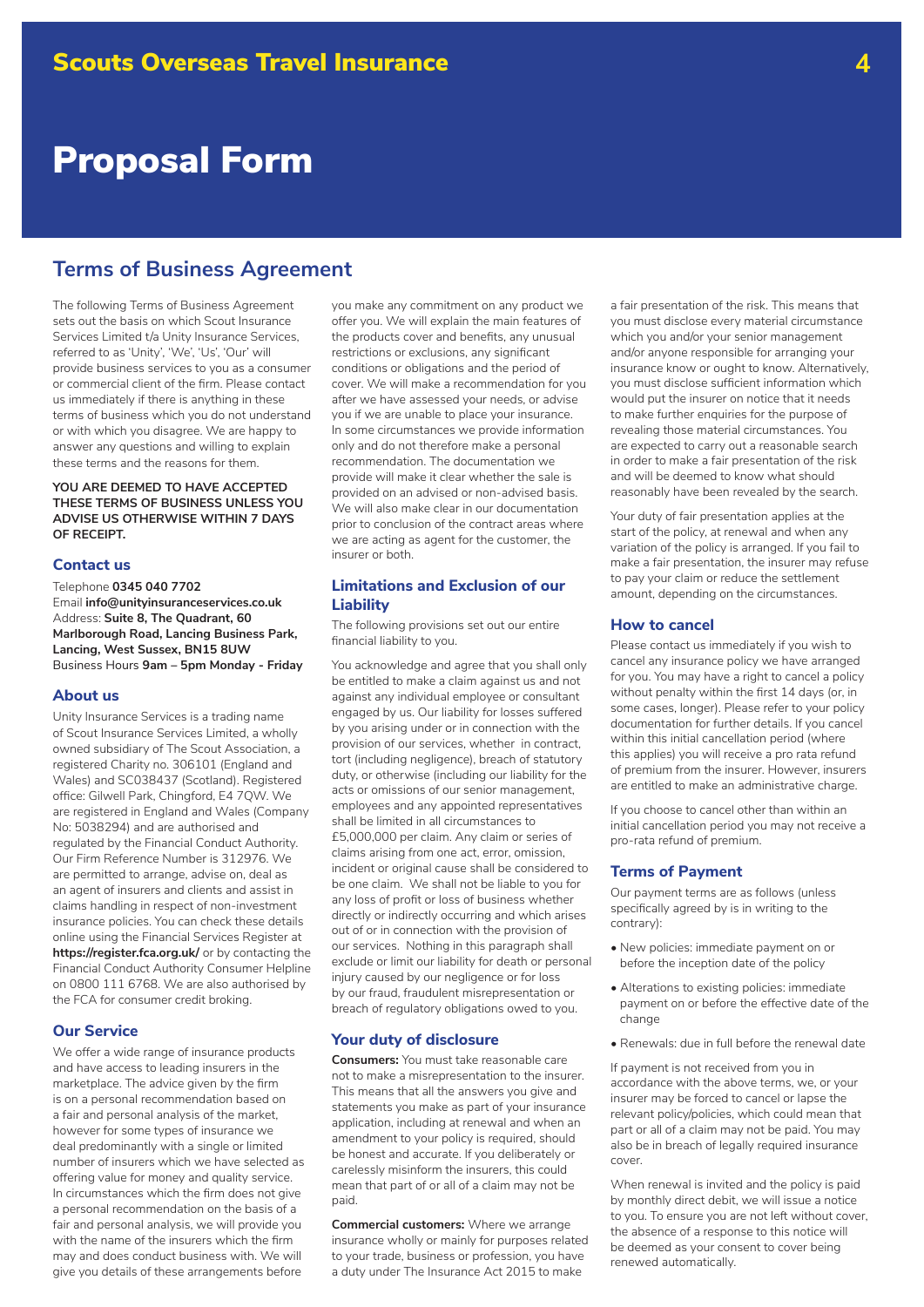If you choose to pay for your insurance premium using a finance provider, your details will be passed onto them. We will provide you with a breakdown of the costs of your monthly instalments and subsequently a document outlining key features of their credit agreement with you including any fees they apply and the cost of default charges. If you have any queries or questions, either about the service provided by the finance provider or their terms and conditions you should in the first instance contact them. Where your policy is paid via the finance provider and you choose to renew your cover, we will again continue to pass your details to them. If any direct debit or other payment due in respect of any credit agreement you enter into to pay insurance premiums is not met when presented for payment or if you end the credit agreement we will be informed of such events by the finance provider.

In certain circumstances we may be contractually obliged by the finance provider to notify your insurer to cancel the policy. Where we are not contractually obliged to do so by the finance provider, if you do not make other arrangements with us to pay the insurance premiums you acknowledge and agree that we may, at any time after being informed of non-payment under the credit agreement, instruct on your behalf the relevant insurer to cancel the insurance and to collect any refund of premiums which may be made by the insurer and use this refund to offset the amount levied by the finance provider on the firm. You will be responsible for paying any time on risk charge and putting in place any alternative insurance and/or payment arrangements you need. Upon receiving your strict acceptance to pay for insurance premiums through the finance provider, we will instruct them to proceed with your application for credit. This process will involve the provider searching public information that a credit reference agency holds about you and any previous payment history you have with that provider. The credit reference agency will add details of your search and your application to their record about you whether or not your application is successful. Please read carefully the pre-contractual explanations and the information regarding the cost of credit (including any representative examples). Together they provide important information in relation to the credit facility available from the finance provider.

By instructing us to place insurance on your behalf you give your informed consent to these Client Money procedures. If there are any matters which you do not understand, or do not accept, you should discuss them with us before proceeding

# **Protecting your information**

We take your privacy extremely seriously and we will only use your personal details in line with our Privacy Notice. Please read our Privacy Notice carefully which can be found on our website **https://www.unityinsuranceservices. co.uk/privacy-policy** and contact us immediately if you have any queries. Where necessary, for example where we would like to use your data for some marketing purposes, we shall ask for your specific consent to do so. Your personal information includes all of the details you have given us to process your insurance policy (we will not ask for more information than is necessary). We may share your data with Third Parties for the provision and ongoing performance of your insurance policy. Your data may be transferred outside the UK. We will not sell, rent or trade your data under any circumstances. All of the personal information you supply to us will be handled strictly in accordance with the applicable Data Protection regulations and legislation.

### **BY ACCEPTING THESE TERMS AND CONDITIONS YOU AGREE TO THESE USES OF YOUR INFORMATION.**

#### **How to claim**

It is essential to notify us immediately of all incidents that may result in a claim against your insurance policy. You must do so whether you believe you are liable or not. Any letter or claim received by you must be passed to us immediately, without acknowledgement. Only by providing prompt notification of incidents can your insurance company take steps to protect your interests. Your policy summary and/or policy document will provide you with details on who to contact to make a claim. Claims payment will be made in favour of you. If you require a payment to be made to a third party then you must confirm the required payee name and details and provide a brief explanation for your request. Please contact us for guidance on claiming under your policy.

#### **Fees and charges**

In addition to the amount charged by insurers we also make **charges to cover the administration** of your insurance. We will advise you of the actual amount of any charges/ fees at the time of quotation or renewal. These charges/fees may be subject to change during the year, however, any charges/fees that have been agreed and advised at the inception of a policy will remain current until the expiry or renewal, at which time any changes to the charges/fees will be advised. To the extent that it is not possible for an amount to be given we will provide the basis for its calculation.

These charges/fees are non-refundable.

Any applicable insurance premium tax will be shown on the documentation we provide to you.

If you pay your premium by instalments we shall inform you of any additional fees, charges or interest as part of your credit arrangements.

#### **Our earnings**

Our earnings will either be commission, payable by the insurer to us, or a fee, as outlined above. We also have arrangements in place with some insurers where we may receive remuneration from them which is in addition to the commission and fees already mentioned. You are entitled, at any time, to request information regarding any commission which we may have received as a result of placing your insurance business or arranging premium finance.

Please be assured that at no time will the way in which we are remunerated conflict with our responsibilities to meet your needs and treat you fairly.

At times it may be appropriate (and for your benefit) for us to use other parties such as wholesale brokers, excess and surplus lines brokers, underwriter managers, managing general agents or reinsurance intermediaries. These parties may also earn and retain commissions or fees for their role in providing products and services for you.

#### **Refunds**

Where a policy is cancelled before renewal, insurers charge to cover their costs, with the balance refunded to you, subject to no claim having been made. Full details will be available in your policy. In the event of an adjustment giving rise to a return of premium the amount may be refunded or held to credit.

Where you cancel your policy after the expiry of the cooling off period or where you request a mid-term adjustment which results in a refund of premium, we reserve the right to charge you for our time and costs. **This could result in us reducing the amount refunded to you by the FULL amount of the commission fees we would have received had you not cancelled.**  The reason for this is that the majority of our costs are incurred either in initially finding and setting up your policy or in the annual renewal process when we might check the ongoing suitability of the cover the policy offers. These costs are recovered through the commission we earn. If you cancel, this does not give us an opportunity to recover the costs we incurred and would often result in us making a loss. However, any charge made will not exceed the cost of the commission and fees we would have earned. For certain commercial insurance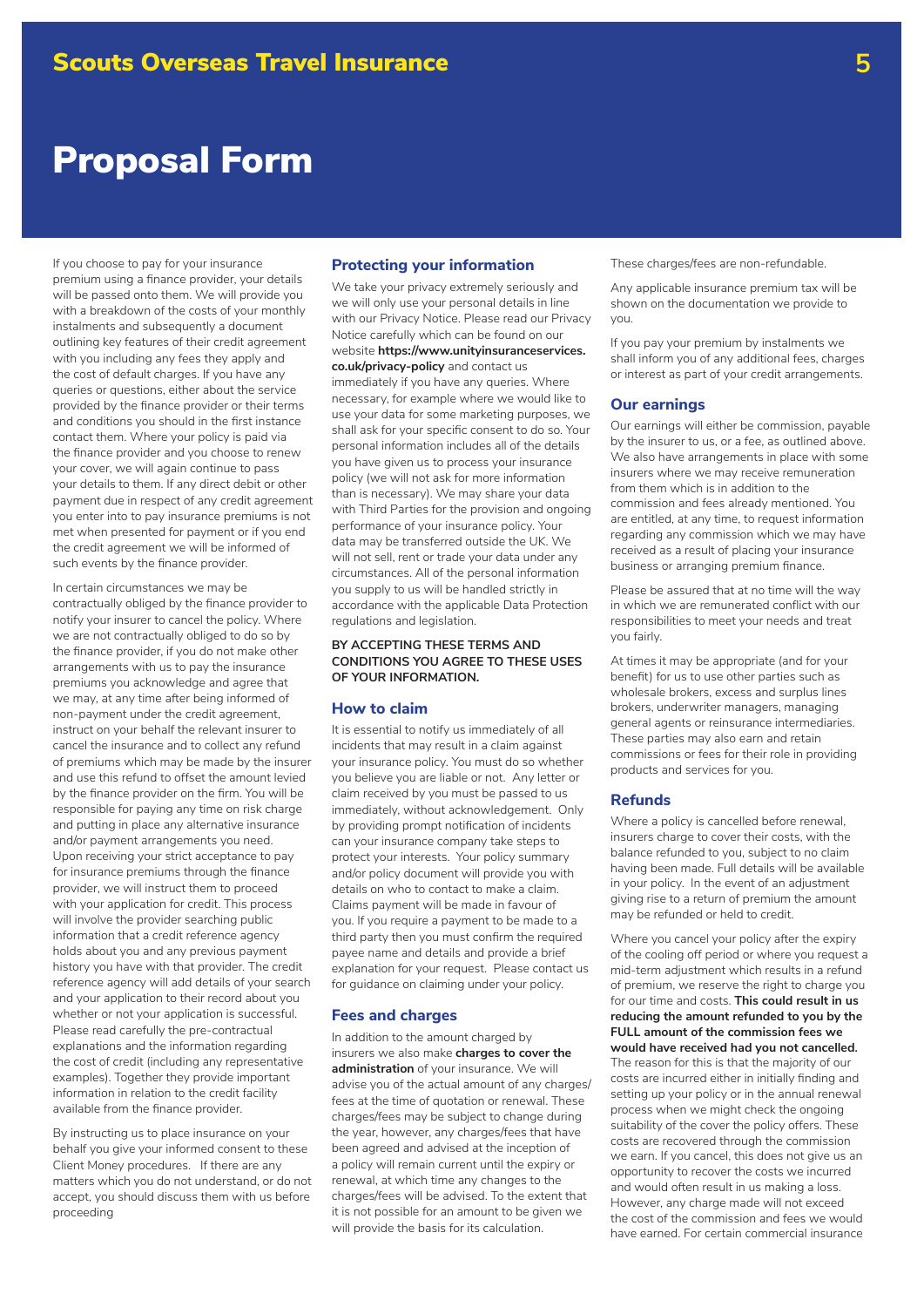policies, insurers will only provide cover where the premium is due in full on inception of the policy. This means that no refund will be paid if the policy is cancelled before renewal. We will advise you if this affects you.

In view of the cost involved in making changes to your policy, **we will not issue refunds of £1 or less**. This limit also applies where you overpay for your policy.

### **Block transfers**

In respect of some classes of insurance we may operate block insurance arrangements in order to provide competitive terms. This is where we place all insurances of a certain type with one insurer who can provide particularly competitive terms for all our customers. On occasions it will be necessary for us to transfer such blocks from one insurer to another where this is beneficial for our clients. This Terms of Business Agreement constitutes both your acceptance that we may do this and your prior request for us so to do.

### **Protecting your money**

Prior to your premium being forwarded to the insurer (or forwarded to you in the event of a premium refund) we generally hold your money as an agent of the insurer with which we arrange your insurance. Where we hold premium as the agent of the insurer it is regarded as received by the insurer. If we are not acting as an agent of the insurer when we receive your premium, we shall hold it as client money in trust for you within a client bank account with an approved bank. Our client bank account(s) may contain other clients' money and money we hold as an agent of insurers. In line with strict FCA rules, our client bank account(s) is/are rigorously monitored in order to segregate and safeguard client money. We reserve the right to retain interest earned on our client bank accounts. We may transfer your premiums to the insurer through another party, such as a broker or underwriting agent for the purposes of effecting a transaction.

**BY ACCEPTING THIS TERMS OF BUSINESS AGREEMENT, YOU ARE GIVING YOUR CONSENT FOR US TO TREAT YOUR MONEY IN THIS WAY. PLEASE NOTIFY US IMMEDIATELY IF YOU HAVE ANY OBJECTION OR QUERY.**

#### **Complaints**

It is our intention to provide a high level of service at all times. However we recognise that things can go wrong occasionally and if this occurs we are committed to resolving matters promptly and fairly. Should you wish to complain, you may do so by contacting us using the contact details on the first page of this document. Should you not be satisfied with our final response, you may be entitled to refer the matter subsequently to the Financial Ombudsman Service. You can contact the Financial Ombudsman Service by telephone on 0800 0 234 567 and further information is available at **http://www.financial-ombudsman. org.uk/**. If you do decide to refer any matter to the Financial Ombudsman Service your legal rights will not be affected. We will provide a summary of our complaints handling procedures should you make a complaint which we cannot resolve informally and at any other time, upon your request.

#### **Compensation arrangements**

We are covered by the Financial Services Compensation Scheme. You may be entitled to compensation from the scheme if we cannot meet our obligations. This depends on the type of business and the circumstances of the claim. Insurance advising and arranging is covered for 90% of the claim, without any upper limit. For compulsory classes of insurance, insurance advising and arranging is covered for 100% of the claim, also without any upper limit. The compensation scheme does not apply to consumer credit. Further information about compensation scheme arrangements is available from the FSCS on 0800 678 1100 or 020 7741 4100 or by visiting **http://www.fscs. org.uk/**.

# **Money laundering/Proceeds of crime**

We are obliged to report to the National Crime Agency any suspicion of money laundering or terrorist financing activity and we are prohibited from disclosing any such report.

#### **Adequacy of insurance values**

It is the responsibility of the insured to ensure that all sums insured and policy limits are adequate. Whilst we seek to assist in

establishing and maintaining insured values and indemnity limits we cannot accept responsibility for their accuracy. It is strongly recommended that the appropriate Professional (e.g. Surveyor/Accountant) be consulted to ensure that the sums insured and limits under the policy are suitable.

### **Conflicts of interest/Customer's best interests**

As insurance brokers we generally act as your agent in advising you, arranging your insurance and assisting you in the event of a claim. In certain circumstances we may act for and owe duties of care to insurers and/or other parties. Where we become aware of any actual or potential conflict of interest, we will inform you of the situation, the options available to you and obtain your consent before we proceed.

#### **Insurer security**

The insurers we use are regulated and are required to have adequate capital resources. However, we cannot guarantee the solvency of any insurer we place business with. An insolvent insurer may be unable to pay claims or may be unable to pay them in full and you may have to pay a further premium to pay for alternative insurance cover.

# **Termination**

You or we may terminate authority to act in connection with your insurance arrangements at any time. Notice of termination must be given in writing and will be without prejudice to the completion of any transactions already commenced. Any business currently in progress will be completed unless we receive instructions to the contrary. Any premiums or fees outstanding will become payable immediately. In circumstances where we feel we cannot continue providing services to you, we will give you a minimum of 7 days' notice.

#### **Law and jurisdiction**

These Terms of Business shall be governed by and construed in accordance with English Law and shall be subject to the exclusive jurisdiction of the courts of England and Wales.